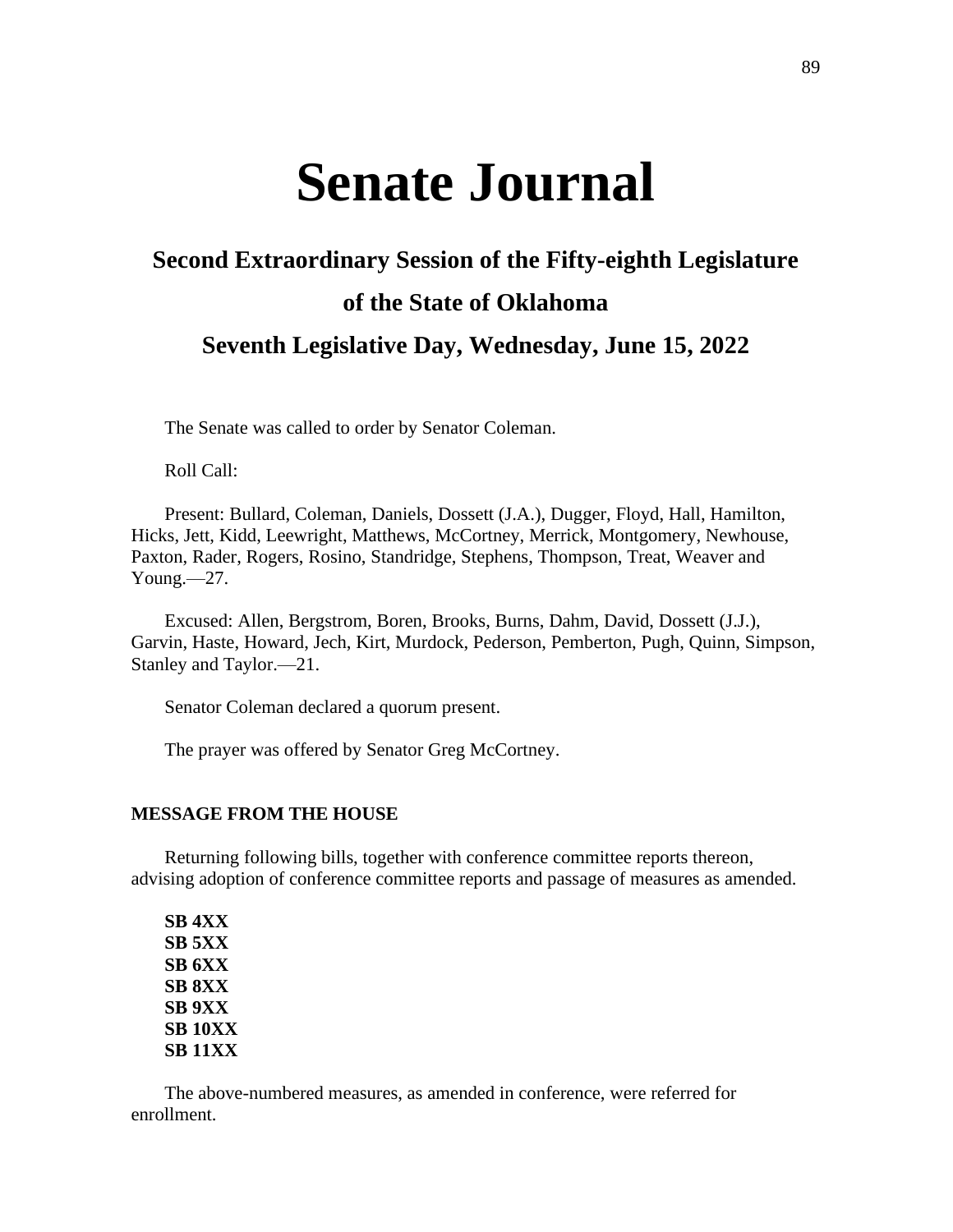#### **REPORT OF ENGROSSED AND ENROLLED MEASURES**

**SBs 4XX, 5XX, 6XX, 8XX, 9XX, 10XX** and **11XX** were each correctly enrolled and after fourth reading, properly signed and ordered transmitted to the Honorable House for signature of the Speaker.

#### **MESSAGES FROM THE HOUSE**

Advising fourth reading of and returning Enrolled **SBs 4XX, 5XX, 6XX, 8XX, 9XX, 10XX** and **11XX**.

The above-numbered enrolled measures were referred to the Governor.

Advising passage of and transmitting for consideration Engrossed **HBs 1001, 1002, 1003, 1004, 1005, 1026, 1027, 1028, 1029, 1030, 1031, 1032, 1033, 1034, 1035, 1036, 1037, 1038, 1039, 1040, 1041, 1042, 1043, 1044, 1045, 1046, 1047, 1048, 1049** and **1050**.

**HB 1001** − By McCall of the House and Treat of the Senate.

An Act relating to public finance; creating the Public Finance Alignment Act of 2022; providing for noncodification; and providing an effective date.

**HB 1002** − By McCall of the House and Treat of the Senate.

An Act relating to public finance; creating the Public Finance Alignment Act of 2022; providing for noncodification; and providing an effective date.

**HB 1003** − By McCall of the House and Treat of the Senate.

An Act relating to public finance; creating the Public Finance Alignment Act of 2022; providing for noncodification; and providing an effective date.

**HB 1004** − By McCall of the House and Treat of the Senate.

An Act relating to public finance; creating the Public Finance Alignment Act of 2022; providing for noncodification; and providing an effective date.

**HB 1005** − By McCall of the House and Treat of the Senate.

An Act relating to public finance; creating the Public Finance Alignment Act of 2022; providing for noncodification; and providing an effective date.

**HB 1026** − By Wallace and Hilbert of the House and Thompson and Hall of the Senate.

An Act relating to public finance; creating the Public Finance Coordination Act of 2022; providing for noncodification; and providing an effective date.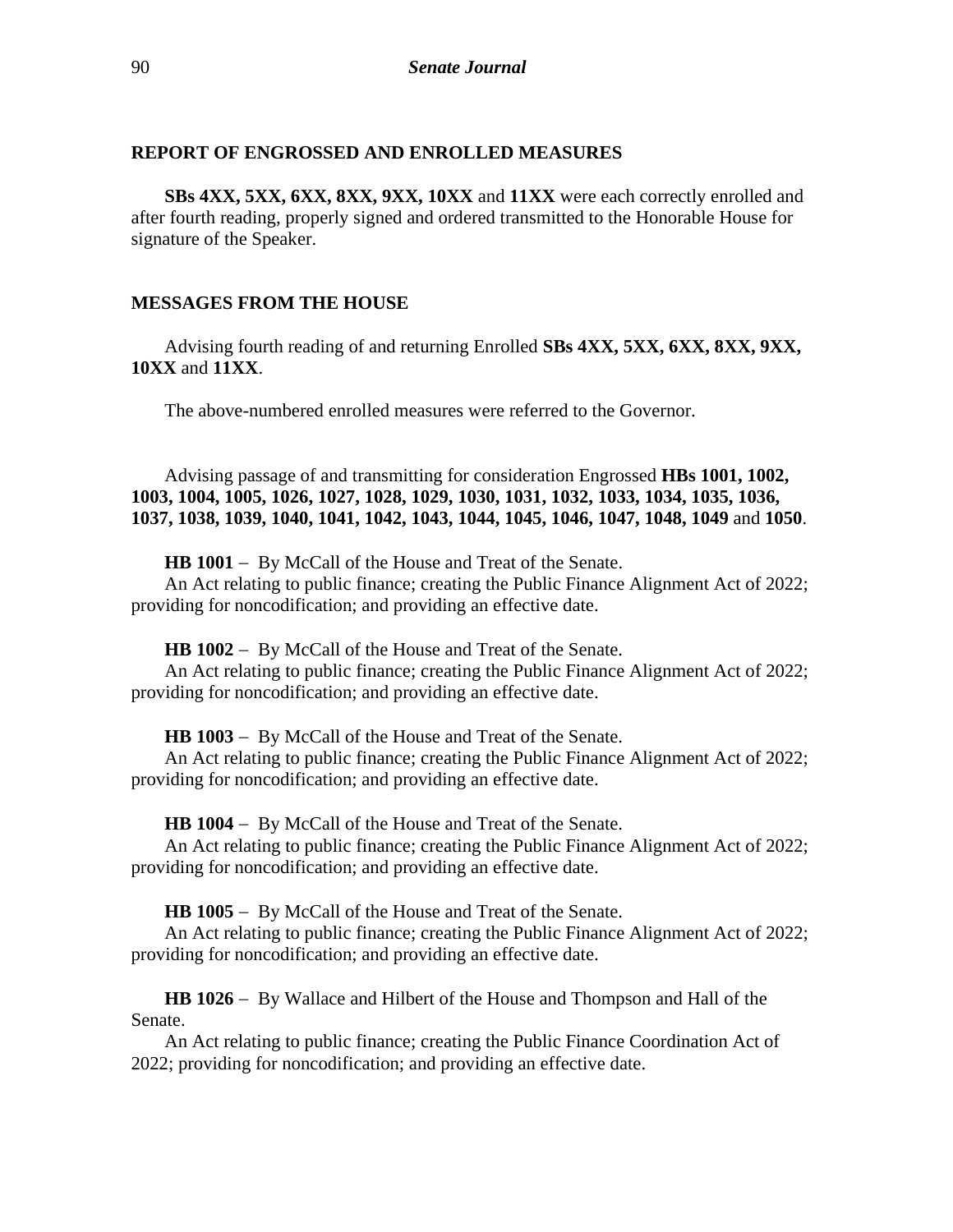**HB 1027** − By Wallace and Hilbert of the House and Thompson and Hall of the Senate.

An Act relating to public finance; creating the Public Finance Coordination Act of 2022; providing for noncodification; and providing an effective date.

**HB 1028** − By Wallace and Hilbert of the House and Thompson and Hall of the Senate.

An Act relating to public finance; creating the Public Finance Coordination Act of 2022; providing for noncodification; and providing an effective date.

**HB 1029** − By Wallace and Hilbert of the House and Thompson and Hall of the Senate.

An Act relating to public finance; creating the Public Finance Coordination Act of 2022; providing for noncodification; and providing an effective date.

**HB 1030** − By Wallace and Hilbert of the House and Thompson and Hall of the Senate.

An Act relating to public finance; creating the Public Finance Coordination Act of 2022; providing for noncodification; and providing an effective date.

**HB 1031** − By Wallace and Hilbert of the House and Thompson and Hall of the Senate.

An Act relating to public finance; creating the Public Finance Coordination Act of 2022; providing for noncodification; and providing an effective date.

**HB 1032** − By Wallace and Hilbert of the House and Thompson and Hall of the Senate.

An Act relating to public finance; creating the Public Finance Coordination Act of 2022; providing for noncodification; and providing an effective date.

**HB 1033** − By Wallace and Hilbert of the House and Thompson and Hall of the Senate.

An Act relating to public finance; creating the Public Finance Coordination Act of 2022; providing for noncodification; and providing an effective date.

**HB 1034** − By Wallace and Hilbert of the House and Thompson and Hall of the Senate.

An Act relating to public finance; creating the Public Finance Coordination Act of 2022; providing for noncodification; and providing an effective date.

**HB 1035** − By Wallace and Hilbert of the House and Thompson and Hall of the Senate.

An Act relating to public finance; creating the Public Finance Coordination Act of 2022; providing for noncodification; and providing an effective date.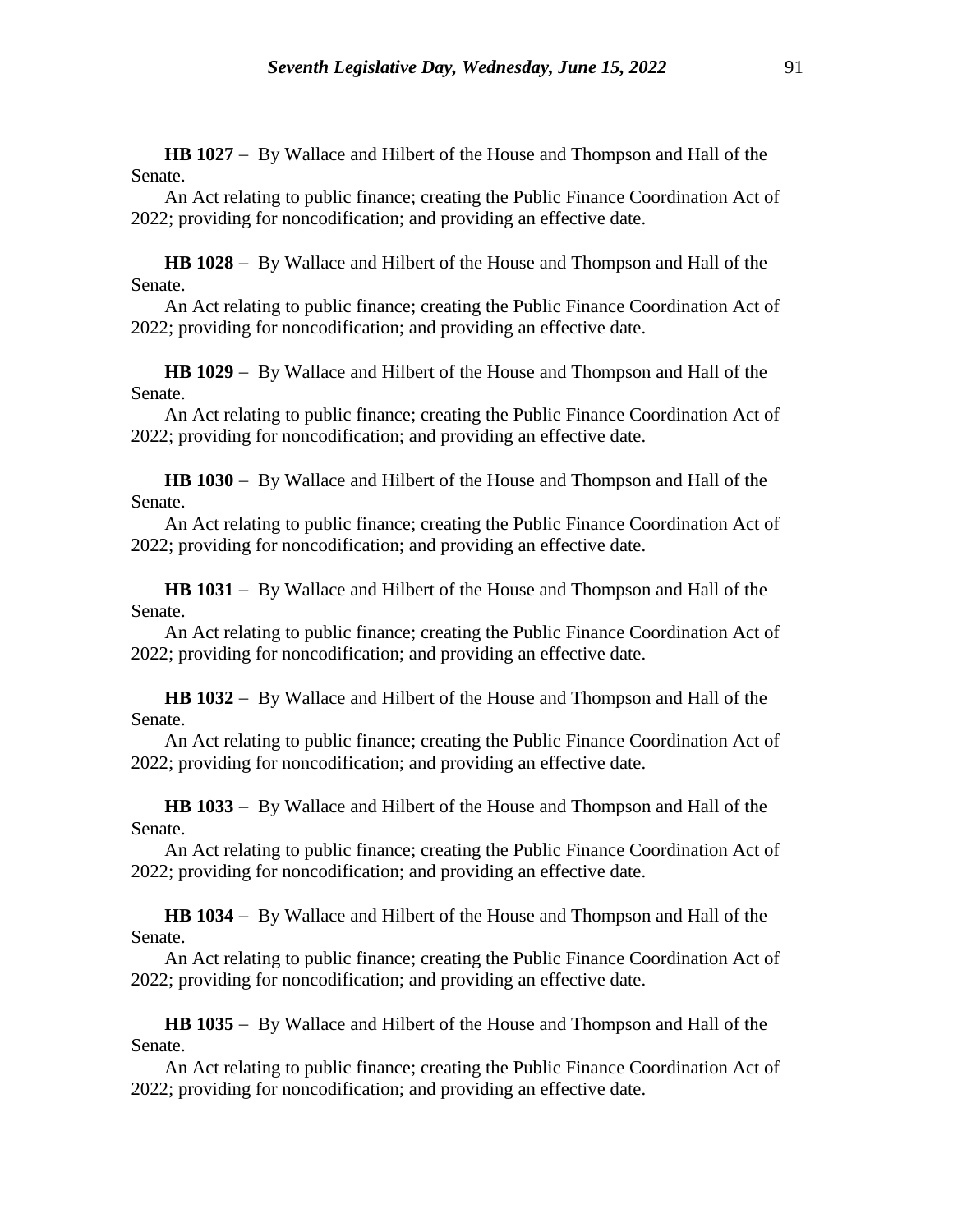**HB 1036** − By Wallace and Hilbert of the House and Thompson and Hall of the Senate.

An Act relating to public finance; creating the Public Finance Coordination Act of 2022; providing for noncodification; and providing an effective date.

**HB 1037** − By Wallace and Hilbert of the House and Thompson and Hall of the Senate.

An Act relating to public finance; creating the Public Finance Coordination Act of 2022; providing for noncodification; and providing an effective date.

**HB 1038** − By Wallace and Hilbert of the House and Thompson and Hall of the Senate.

An Act relating to public finance; creating the Public Finance Coordination Act of 2022; providing for noncodification; and providing an effective date.

**HB 1039** − By Wallace and Hilbert of the House and Thompson and Hall of the Senate.

An Act relating to public finance; creating the Public Finance Coordination Act of 2022; providing for noncodification; and providing an effective date.

**HB 1040** − By Wallace and Hilbert of the House and Thompson and Hall of the Senate.

An Act relating to public finance; creating the Public Finance Coordination Act of 2022; providing for noncodification; and providing an effective date.

**HB 1041** − By Wallace and Hilbert of the House and Thompson and Hall of the Senate.

An Act relating to public finance; creating the Public Finance Coordination Act of 2022; providing for noncodification; and providing an effective date.

**HB 1042** − By Wallace and Hilbert of the House and Thompson and Hall of the Senate.

An Act relating to public finance; creating the Public Finance Coordination Act of 2022; providing for noncodification; and providing an effective date.

**HB 1043** − By Wallace and Hilbert of the House and Thompson and Hall of the Senate.

An Act relating to public finance; creating the Public Finance Coordination Act of 2022; providing for noncodification; and providing an effective date.

**HB 1044** − By Wallace and Hilbert of the House and Thompson and Hall of the Senate.

An Act relating to public finance; creating the Public Finance Coordination Act of 2022; providing for noncodification; and providing an effective date.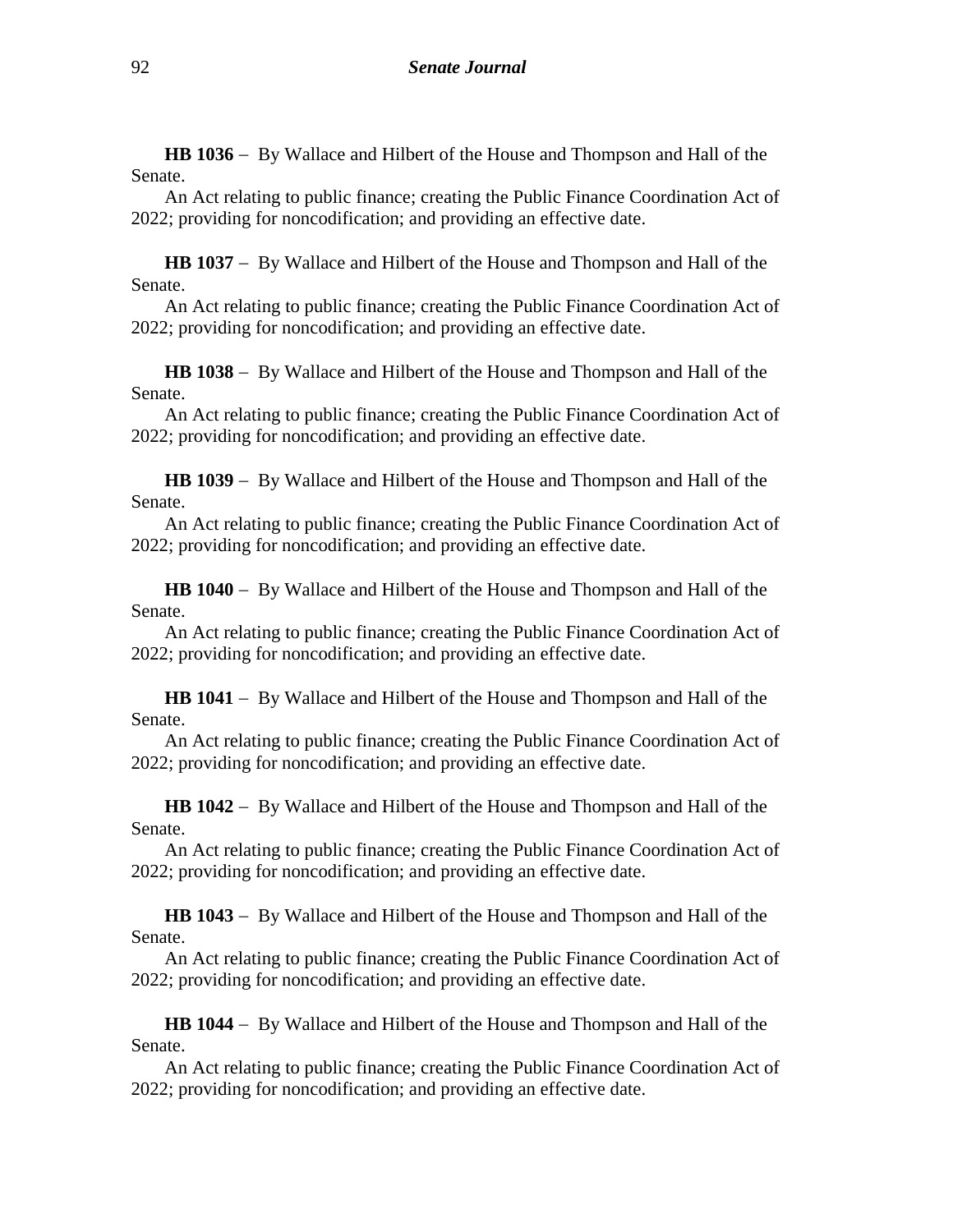**HB 1045** − By Wallace and Hilbert of the House and Thompson and Hall of the Senate.

An Act relating to public finance; creating the Public Finance Coordination Act of 2022; providing for noncodification; and providing an effective date.

**HB 1046** − By Wallace and Hilbert of the House and Thompson and Hall of the Senate.

An Act relating to public finance; creating the Public Finance Coordination Act of 2022; providing for noncodification; and providing an effective date.

**HB 1047** − By Wallace and Hilbert of the House and Thompson and Hall of the Senate.

An Act relating to public finance; creating the Public Finance Coordination Act of 2022; providing for noncodification; and providing an effective date.

**HB 1048** − By Wallace and Hilbert of the House and Thompson and Hall of the Senate.

An Act relating to public finance; creating the Public Finance Coordination Act of 2022; providing for noncodification; and providing an effective date.

**HB 1049** − By Wallace and Hilbert of the House and Thompson and Hall of the Senate.

An Act relating to public finance; creating the Public Finance Coordination Act of 2022; providing for noncodification; and providing an effective date.

**HB 1050** − By Wallace and Hilbert of the House and Thompson and Hall of the Senate.

An Act relating to public finance; creating the Public Finance Coordination Act of 2022; providing for noncodification; and providing an effective date.

The above-numbered measures were read the first time.

Senator Leewright moved that pursuant to the provisions of **SCR 1XX**, and when the clerk's desk is clear, the Senate stand adjourned to the Call of the Chair, which motion prevailed.

**SCR 1XX** reads as follows:

A Concurrent Resolution relating to adjournment of the Legislature for a period in excess of three days; and providing reciprocal consent of the Oklahoma State Senate and the Oklahoma House of Representatives to adjournment for a period of time in excess of three days for the duration of the 2nd Extraordinary Session of the 58th Oklahoma Legislature.